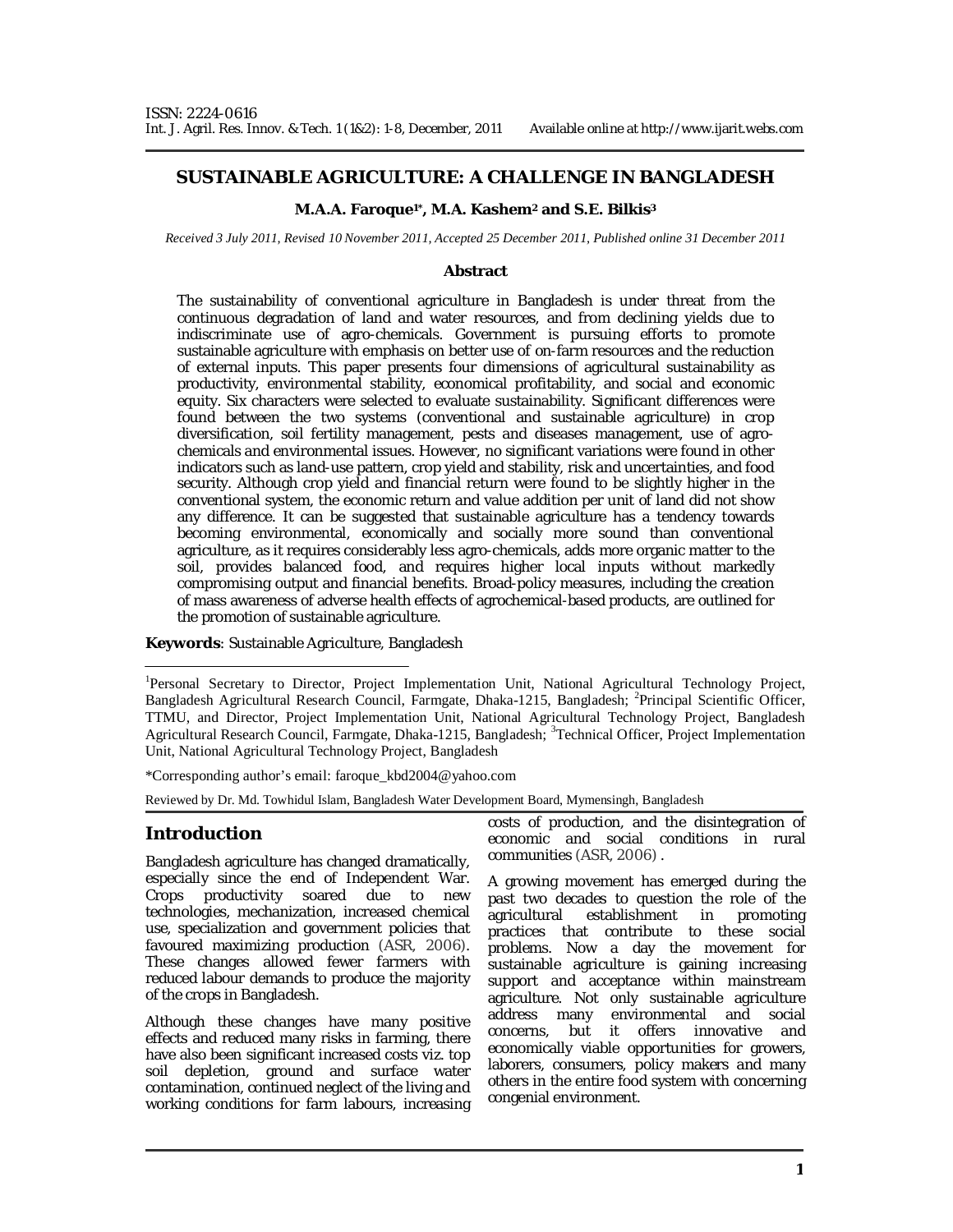Necessity of Sustainable agriculture for present contest include i) providing a more profitable farm income; ii) promoting environmental stewardship (protecting and improving soil quality, reducing dependence on non-renewable resources, such as fuel and synthetic fertilizers and pesticide and minimizing adverse impacts on safety, wildlife, water quality an other environmental resource iii) reducing loss of biodiversity and agricultural genetic diversity. The progress of sustainable agriculture is not mentionable. Sustainable agriculture appears in NGO levels as its ecological farming system. The government initiated some programs with support from different aid agencies from very recent. Research on sustainable agriculture was done very few in NGO level.

This paper is an effort to present the ideas, practices and policies that constitute our concept of sustainable agriculture to clarify the research agenda and suggest the practical steps that may be appropriate for moving toward sustainable agriculture.

#### **Historical development of agriculture in Bangladesh**

Bangladesh agriculture has achieved significant structural changes over the past three and half decades. Despite many problems and constraints a quiet agricultural revolution has taken place which is still evolving in response to natural calamities, sociopolitical changes, population growth, urbanization, new technology in agriculture and new opportunities in rural nonagriculture sector, commercialization and changes in macro policy and sector policy reforms including market and trade liberalization and substantial reduction in public sector intervention in agriculture (ASR, 2006). From largely a peasant based subsistence activity, agriculture today is more of a commercial entrepreneurial activity than ever before. Cereal grain production increased three folds. Growth of non-cereals, mostly horticultural products accelerated. The great observation of the increasing phenomenon of diversification and intensification of Bangladesh agriculture.

Technological change coupled with market forces greatly influenced Bangladesh agriculture in midsixties and seventies. From a relatively stagnant sector in the pre-green revolution period, Bangladesh agriculture emerged as a dynamic sector in the green revolution period. There was a significant growth in agriculture infrastructure as well as a shift towards liberalization from government control. Total rice production in 1971 was 10 million tons; in 2008-2009 it was 31.50 million tons (BER, 2009). The net result is that the country has gone from a situation of chronic deficit to near self-sufficiency. Cropping intensity

increased from 181% in 2008-2009 (BBS, 2008). Long-term trend of rice production shows that the dominant factor in growth is rice yield, stimulated by high yielding varieties (HYV), fertilizer, and irrigation technology. Investment in research was small, yet there was technological progress, as evidenced by release of 58 HYV rice varieties by BRRI/BINA/Universities and 473 high yielding varieties of various crops by different research institutes. Extension too played a role although the much discussed, the lesson being that market should spread new technology, farmers should seek out extension with queries and problems and agents should be there to assist. Chemical fertilizer and pesticide use became popular across all groups of farmers form 1971. Integration of variety-fertilizer-irrigation development was a major factor behind spread of HYV and consequent yield increase. Other concurrent developments include increasing mechanization of agricultural operations, including power tillers for cultivation, pumps for irrigation and threshers and rice mills for converting paddy into rice. These technologies are now concern to use them an integrated manner get sustainability in agriculture.

"Sustainable agriculture means an integrated system of plant and animal production practices having a site-specific application that over the long term will: Satisfy human food and fiber need, enhance environmental quality and the natural resource base upon which the agricultural economy depends, make the most efficient use of non renewable resources and onfarm resources and integrate, where appropriate, natural biology cycles and controls, sustain the economic viability of farm operations, enhance the quality of life for farmers and society as a whole" (USDA Farm Bill, 1990).

"Sustainable agriculture is one that produces abundant food with depleting the earth's resources or polluting its environment. It is agriculture that follows the principles of nature to form systems for raining crops and livestock that are, like nature, self-sustaining. Sustainable agriculture is also the agriculture of social values, one whose success is indistinguishable from vibrant rural communities, rich lives for families on the farm, and wholesome a food for everyone." (ATTRA-National Sustainable Agriculture Information Service).

## **Characteristics of sustainable agriculture**

Sustainable agriculture is a way of raising food production that is healthy for men and animals, does not harm the environment, is humanitarian for workers, respects animals, and provides a fair wage to the farmer (www.sustainabletable.org).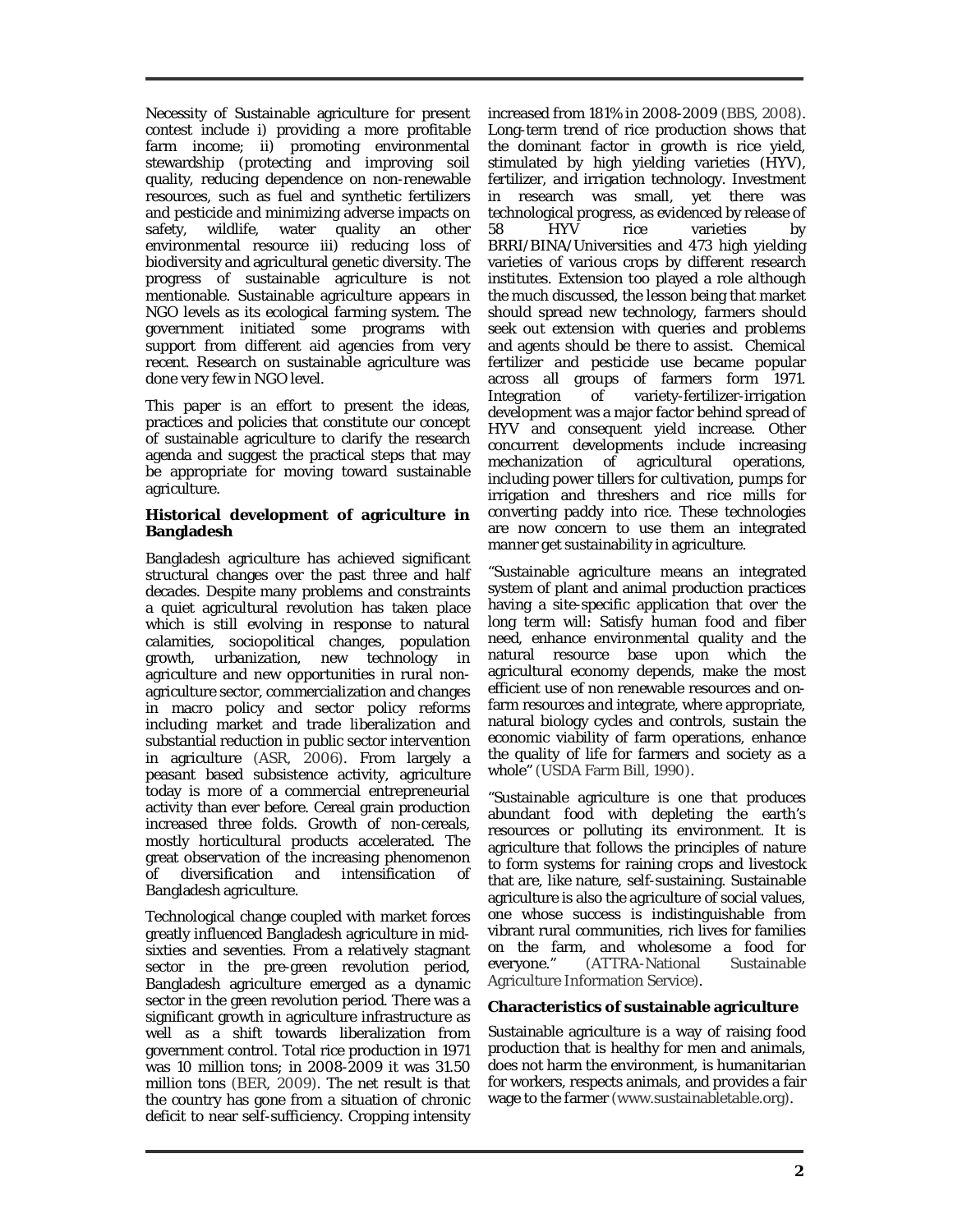- **1. Conservation and preservation:** Out put of the environment is put back in, so land and resources such as water, soil and air can be replenished and are available to future generations. The waste from sustainable farming stays within the farm's ecosystem and cannot cause buildup or pollution. So, judicial use of fertilizer, water, minimum emission of GHGs is needed. In addition, sustainable agriculture seeks to minimize transportation costs and fossil fuel use, and is as locally-based as possible. Technical intervention with minimum hazard.
- **2. Biodiversity:** Farms raise different types of plants and animals, which are rotated around the fields to enrich the soil and help prevent disease and pest outbreaks. Chemical pesticides are used minimally and only when necessary; many sustainable farms do not use any form of chemicals.
- **3. Animal welfare:** Animals are treated humanely and with respect, and are well cared for. They are permitted to carry out their natural behaviors, such as grazing, rooting or pecking, and are fed a natural diet appropriate for their species.
- **4. Economically viable:** Farmers are paid a fair wage and are not dependent on subsidies from the government. Sustainable farmers help strengthen rural communities.
- **5. Socially just:** Workers are treated fairly and paid competitive wages and benefits. They work in a safe environment and are offered proper living conditions and food.
- **6. Productivity/Capacity:** Increased productivity to feed the people with minimal environmental hazards.

#### **Present status of sustainable agriculture in Bangladesh**

Before the advent of Green Revolution during 60's Bangladeshi farmers did not use any chemical fertilizers or pesticides. Since than the farmers gradually had used chemicals in their farms. As the consequences of chemical farming were emerging some organizations started their activities (PROSHIKA, CARITAS, and UBINIG etc.). The government also started integrated crop management (ICM) and integrated pest management (IPM) project to minimize the use of chemical fertilizers and pesticides.

However, the extent of sustainable agriculture is too low till today. Sustainable agriculture emerged as an issue during 1976 when PROSHIKA (a leading NGO of Bangladesh) started its ecological farming program. The government through Department of Agriculture Extension (DAE) implemented few projects with support from different aid agencies during 90's. Since climatic diseases are occurring crop loss every year and

also for the change in agricultural pattern (from subsistence to heavily dependent on input oriented agriculture. There are several other NGOs and commercial organizations are dealing with farming and marketing of organic agriculture and products. CARE-Bangladesh had few projects to address sustainable agriculture issue such as GOLDA, GO-INTERFISH, and NOPEST, which contributed much in this regard. Currently they have SHABGE, LMP and Akti Bari Akti Khamar project in operation with some components of sustainable agriculture. There was a networking organization (currently<br>inactive) called Forum of Regenerative inactive) called Agricultural Movement (FoRAM) and Bangladesh Rural Reconstruction Association (BARRA) worked in this field (DFID, 2001).

## **Goals of sustainable agriculture**

Sustainable agriculture integrates four main goals:

- 1. Productivity,
- 2. Environmental stability,
- 3. Economic profitability, and
- 4. Social and economic equity.

Many different terms have used to imply greater sustainability in agricultural systems than in prevailing systems (both pre-industrial and industrializes). Each emphasizes different values, priorities and practices (Pretty, 1995, 2002).

One most important component of agricultural sustainability is productivity. Productivity means capability of farm production. It is related to judicial use of soil, water, propagation materials, labours, fertilizers and cost.

Second, interpretation of sustainable agriculture focuses on types of technology in particular setting, especial strategies that reduce reliance on non-renewable or environmentally harmful inputs. These include eco-agriculture, permaculture, organic, ecological, low-input, biodynamic, environmentally-sensitive, community-based, farm-fresh and extensive strategies. There is intense debate, however, about whether agricultural systems using some of these terms actually qualify as "sustainable". Ecological- the core concerns are to reduce negative environmental and health externalities, to enhance and use local ecosystem resources, and preserve biodiversity. More recent concerns include broader recognition for positive environmental externalities from agriculture.

Third, Economic perspectives on agricultural sustainability seek to assign value to ecological assets, and also to include a longer time frame in economic analysis. They also highlight subsidies that promote the depletion of resources or unfair competition with other production systems.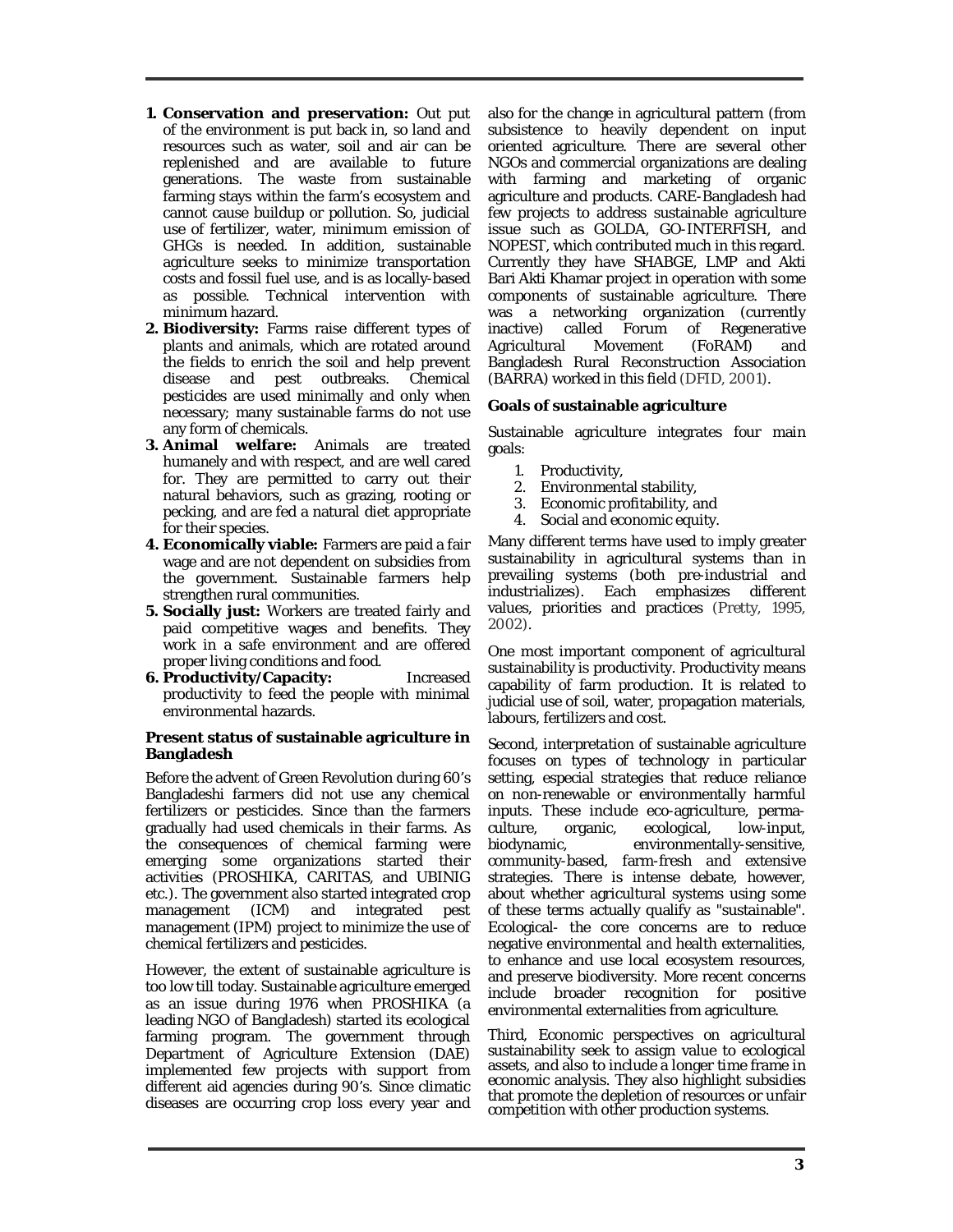Forth and broader interpretation-which is used in this paper-focus more on the concept of agricultural sustainability, and social & economical equity. Socio-economical and political-there are many concerns about the equality of technological change. At the local level, agricultural sustainability is associated with farmer participation, group action and promotion of local institutions, culture and farming communities. At the higher level, the concern is for enabling policies that target poverty reduction.

Sustainable agriculture implies the capacity to adapt and change as external and internal conditions change. The conceptual parameters have broadened from focus on environmental aspects to include first productivity and then wider social and economical dimensions. These four goals of sustainable agricultural are relative dimension depends on time, place, socioeconomical and political condition. Key features of agricultural sustainability include an acceptance of the fact that agricultural strategies should be based on more than simple productivity criteria, that externalities in assessing agricultural change (DFID, 2002).

Finally, it is important to point out that reaching toward the goal of sustainable agriculture is the responsibility of all participants in the system, including farmers, laborers, policy makers, researchers, retailers, and consumers. Each group has its own part to play, its own unique contribution to make to strengthen the sustainable agriculture community. Sustainability in agriculture need to address at farm level, national level, and regional level. The following indicative model (Fig.1) is important.



Fig. 1. Model of Sustainable Agriculture

#### **Strategies of sustainable agriculture**

The strategies are grouped according to three separate areas of concern:

- I. Management of Natural Resources,
- II. Production Practices (crops, livestock and fisheries), and
- III. The Economic, Social and Political Context.

#### **I. Management of natural resources**

Agriculture is the most important user of natural resources like soil, water, air and energy, and its sustainability depends upon their availability (DFID, 2002).

*Soil management:* A common philosophy among sustainable agriculture practitioners is that a "healthy" soil is a key component of sustainability; that is, a healthy soil will produce healthy crop plants that have optimum vigor and are less susceptible to pests. Crop management systems that improve soil quality often result in greater inputs of water, nutrients, pesticides, and/or energy for tillage to maintain yields. In sustainable systems-

- The soil is a fragile and living medium that must be protected and nurtured to ensure its long-term productivity and stability,
- To protect and enhance the productivity of the soil include using cover crops, compost and/or manures, reducing tillage, avoiding traffic on wet soils, and maintaining soil cover with plants and/or mulches,
- Regular additions of organic matter or the use of cover crops can increase soil aggregate stability and diversity of soil microbial life,

*Water:* Water is the principal resource that has helped agriculture and society to prosper, and it has been a major limiting factor when mismanaged. There is no proper guidelines and management actions of water use in agriculture. But water supply and use is very important in sustainable agriculture in both wet and dry season. We can practice some actions in sustainable agriculture-

- improving water conservation and storage,
- providing incentives for selection of droughttolerant crop species,
- increasing water use efficiency, and
- managing crops to reduce water loss, or not planting at all.

The most important issues related to water quality involve salinization and contamination of ground and surface waters by pesticides, nitrates and heavy metal. Salinity has become a problem wherever water of even relatively low salt content is used on shallow soils where the water table is near the root zone of crops. Tile drainage can remove the water and salts, but the disposal of the salts and other contaminants may negatively affect the environment depending upon where they are deposited. Temporary solutions include-

- the use of salt-tolerant crops,
- low-volume irrigation, and
- various management techniques to minimize the effects of salts on crops.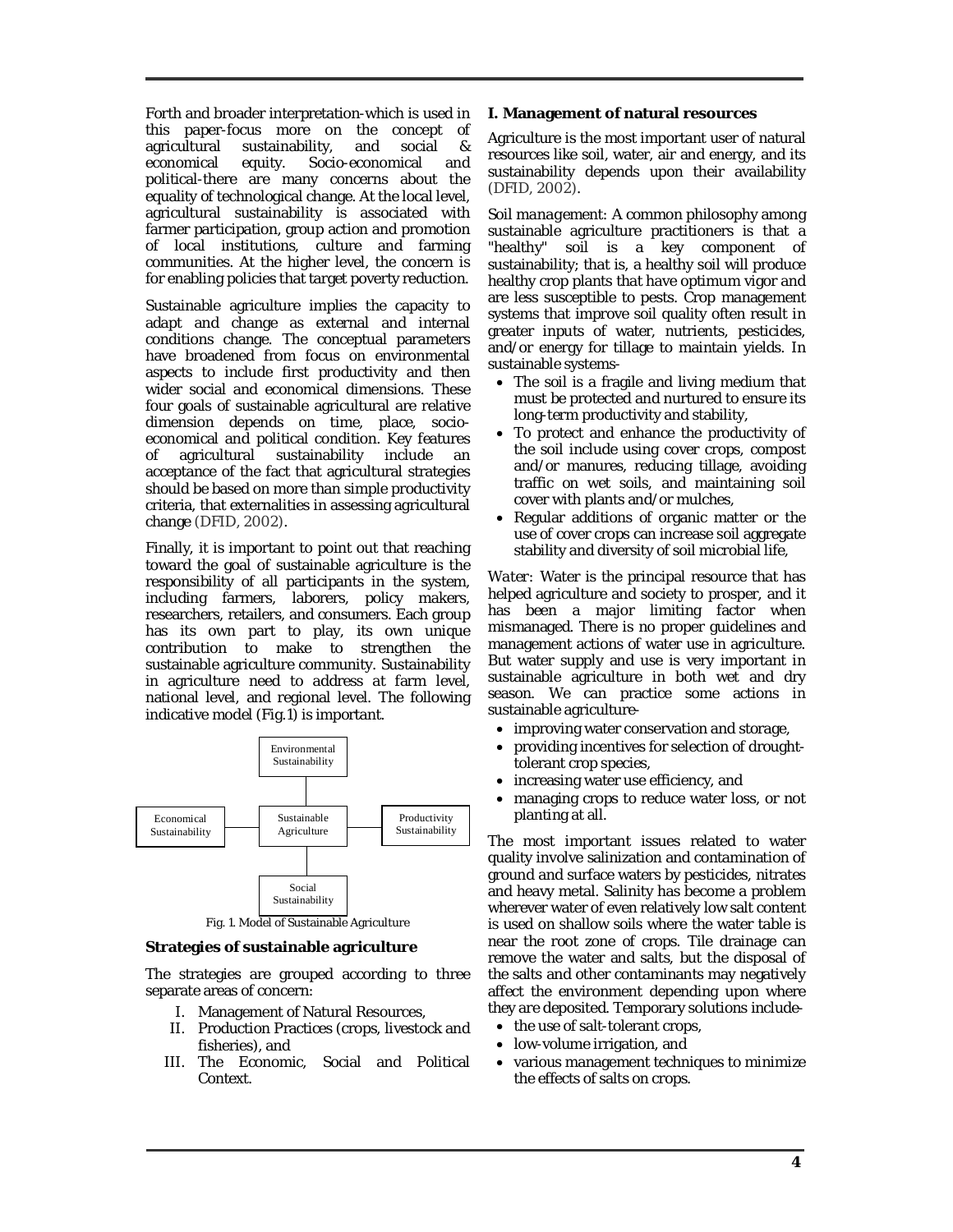In the long-term, some land may need to be

- removed from production or converted to other uses,
- other uses include conversion of row crop land to production of drought-tolerant forages,
- the restoration of wildlife habitat or the use of agro-forestry to minimize the impacts of salinity and high water tables.

*Energy:* Modern agriculture is heavily dependent on non-renewable energy sources, especially fossil fuel. The continued use of these energy sources cannot be sustained indefinitely, yet to abruptly abandon our reliance on them would be economically catastrophic. However, a sudden cut off in energy supply would be equally disruptive. In sustainable agricultural systems, there is reduced reliance on non-renewable energy sources and a substitution of renewable sources or labour to the extent that is economically feasible.

*Air:* Many agricultural activities affect air quality. These include emission of GHGs and smoke from agricultural burning; dust from tillage, traffic and harvest; pesticide drift from spraying; and nitrous oxide emissions from the use of nitrogen fertilizer. Options to improve air quality include

- $\bullet$  incorporating crop residue into the soil,
- using appropriate levels of tillage,
- planting wind breaks,
- cover crops or strips of native perennial grasses to reduce dust, and
- reducing the emission of GHGs from industries and transport and mechanical agricultural.

*Efficient use of inputs:* Many inputs and practices used by conventional farmers are also used in sustainable agriculture. However, maximize reliance on natural, renewable, and on-farm inputs is the prerequisite. Equally important are the environmental, social, and economic impacts of a particular strategy. Converting to sustainable practices does not mean simple input substitution. Frequently, it substitutes enhanced management and scientific knowledge for conventional inputs, especially chemical inputs that harm the environment on farms and in rural communities. The goal is to develop efficient biological systems which also maximize the efficiency of input use to maintain productivity and profitability.

## **II. Production practices**

## **Crops**

Sustainable production practices involve a variety of activities/approaches such as topography, soil characteristics, climate, pests, local availability of inputs and the individual grower's goals. Despite the site-specific and individual nature of sustainable agriculture, several general principles

can be applied to help growers selecting appropriate management practices:

- Selection of species and varieties that is well suited to the site and to conditions on the farm,
- Intensification and diversification of crops (including livestock and fisheries) and cultural practices to enhance the biological and economic sustainability of the farm,
- Proper agronomic management,
- Efficient use of inputs, and
- Consideration of farmers' goals and lifestyle choices.

#### **Livestock**

Bangladesh agriculture is characterized as mix farming which integrated crop, livestock and fish. This is the result of a trend toward separation and specialization of crop and animal production systems is dominating day by day. The actual management practices will, of course, be quite different. Some of the specific points that livestock producers need to address are listed below.

- Management/planning including the mobility of the stock, daily feeding, health concerns, breeding operations, seasonal feed and forage sources, and complex marketing are sources of this complexity.
- Animal enterprise must be appropriate for the farm resources. Farm capabilities and constraints such as feed and forage sources, landscape, climate and skill of the manager must be considered in selecting which animals to produce.
- There is a wide range of breeds available in each of the major ruminant species, i.e., cattle, sheep and goats.
- Use of quality germplasm to improve herd performance is another key to sustainability. In combination with good genetic stock, adapting the reproduction season to fit the climate and sources of feed and forage reduce health problems and feed costs.
- Animal nutrition feed costs are the largest single variable cost in any livestock operation.
- Animal health greatly influences reproductive success and weight gains, two key aspects of successful livestock production. A herd health program is critical to sustainable livestock production.
- Most adverse environmental impacts associated with grazing can be prevented or mitigated with proper grazing management.

## **Fisheries**

Rice and fish have been an essential part of the life of Bangladeshi people from time immemorial. The staple foods of the people of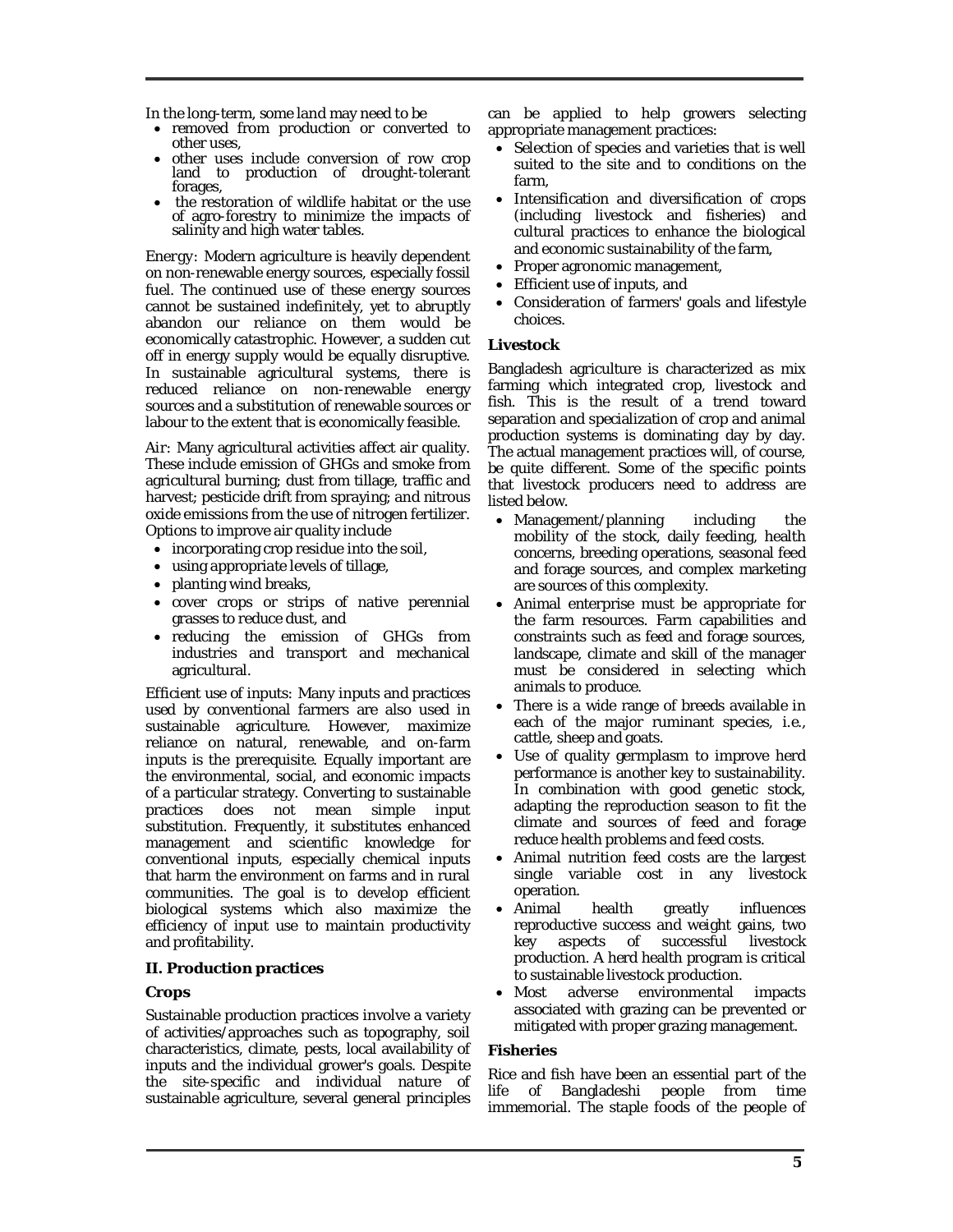Bangladesh are rice and fish. Rice is the foremost agricultural crop in Bangladesh with an annual production of over 25.0 million tons per annum (BRRI, 2010), while annual fish production is 2.70 million tons (DoF, 2010). The demand for rice and fish is constantly increasing in Bangladesh with nearly three million people being added each year to the population of the country (Chowdhury, 2009). Nevertheless, integrated crop-livestock-fish farming offers a solution to this problem by contributing to food, income and nutrition. The carrying capacities of these lands and waters are not fully utilized, but there exists tremendous scope for increasing fish production by integrating aquaculture-farming because of the availability of low-lying rice fields, warm climate and fertile soil. Sustainable fish production practices involve a variety of activities/approaches such as soil characteristics, local demand. Despite the site-specific and individual nature of sustainable fish farming system, several general principles can be applied to help growers selecting appropriate management practices:

- Selection of species that is well suited to the site and to conditions on the farm,
- Intensification and diversification of fishes (including crops),
- Proper management,
- Efficient use of inputs, and
- Consideration of farmers' goals.

## *III. The economic, social & political context*

In addition to strategies for preserving natural resources and changing production practices, sustainable agriculture requires a commitment to changing public policies, economic institutions, and social values. Strategies for change must take into account the complex, reciprocal and everchanging relationship between agricultural production and the broader society.

The "food system" extends far beyond the farm and involves the interaction of individuals and institutions with contrasting and often competing goals including farmers, researchers, input suppliers, farm workers, unions, farm advisors, processors, retailers, consumers, and policymakers. Relationships among these actors shift over time as new technologies spawn economic, social and political changes.

A wide diversity of strategies and approaches are necessary to create a more sustainable food system. These will range from specific and concentrated efforts to alter specific policies or practices, to the longer-term tasks of reforming key institutions, rethinking economic priorities, and challenging widely-held social values. Areas of concern where change is most needed.

Government policies sometimes often obstruct the goals of sustainable agriculture. New policies are needed to simultaneously promote environmental health, economic profitability, and social and economic equity. For example, commodity and price support programs could be restructured to allow farmers to realize the full benefits of the productivity gains made possible through alternative practices. Tax and credit policies could be modified to encourage a diverse and decentralized system of family farms rather than corporate concentration and absentee ownership. Government and land grant institute research policies could be modified to emphasize the development of sustainable alternatives. Marketing orders and cosmetic standards could be amended to encourage reduced pesticide use. As the agricultural is a risky business crop insurance policy may be adopted to boast up the production.

Now a day, it is very important to protected agricultural land from industrialization and urbanization. We should be used existing land through sustainable practices and a long-term perspective on the value of land. At the same time, the close proximity of newly developed residential areas to farms is increasing the public demand for environmentally safe farming practices. By helping farmers to adopt practices that reduce chemical use and conserve limited resources, sustainable agriculture research and education can play a key role in building public support for agricultural land preservation. Educating land use planners and decisionmakers about sustainable agriculture is an important priority.

In Bangladesh, the condition of agricultural labour availability is getting more critical day by day due to increase disparity between urban and rural wages. Agricultural labour generally far below accepted social standards and legal protections in other forms of employment. Policies and programs are needed to address this problem, working toward socially just and safe employment that provides adequate wages, working conditions, health benefits, and chances for economic stability. To be more sustainable over the long-term, labour must be acknowledged and supported by government policies, recognized as important constituents of Land Grant Institute, and carefully considered when assessing the impacts of new technologies and practices.

Rural communities in Bangladesh are currently characterized by economic and environmental deterioration. Many are among the poorest locations in the nation. The reasons for the decline are complex, but changes in farm structure have played a significant role. Sustainable agriculture presents an opportunity to rethink the importance of family farms and rural communities. Economic development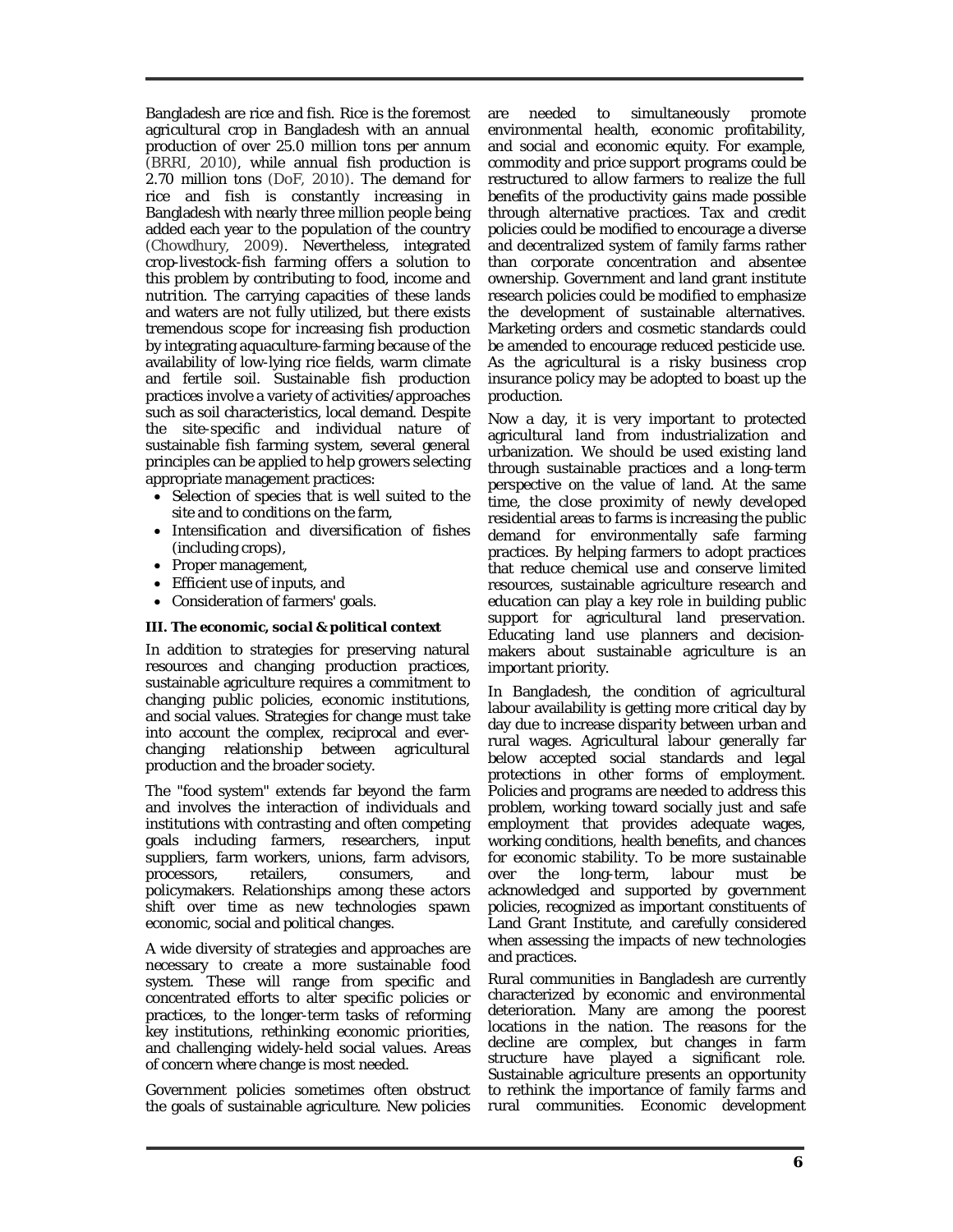policies are needed that encourage more diversified agricultural production on family farms as a foundation for healthy economies in rural communities. In combination with other strategies, sustainable agriculture practices and policies can help foster community institutions that meet employment, educational, health, cultural and spiritual needs.

Consumers can play a critical role in creating a sustainable food system. For that case, the challenge now is to find strategies that broaden consumer perspectives, so that environmental quality, resource use, and social equity issues are also considered in shopping decisions. At the same time, new policies and institutions must be created to enable producers using sustainable practices to market their goods to a wider public. Coalitions organized around improving the food system are one specific method of creating a dialogue among consumers, retailers, producers and others. These coalitions or other public forums can be important vehicles for clarifying issues, suggesting new policies, increasing mutual trust, and encouraging a long-term view of food production, distribution and consumption.

## **Issues / constrains**

- No single approach can be applied uniformly, heterogeneity in agro-climatic environment (agro-ecology, local and regional biophysical factors, and farmer characteristics), conditions need to adopt and the type of sustainable agriculture practice adopted,
- Amount and availability of biomass (e.g. crop residues, animal dung) is crucial element for the most Sustainable Agriculture practice for<br>moisture conservation, soil fertility moisture conservation, soil fertility enhancement. Competing uses for biomass e.g. as cooking fuel or as fodder for cattle. Biomass constrained by limitedness of resource endowment,
- Economic incentives (e.g. prices) determine the profitable Sustainable Agriculture.
- Availability of information on net benefits of adoption, technical details on implementation of Sustainable Agriculture practices,
- There is no updating of extension workers skill to boost technical competence for sustainable agriculture, There is no updating of extension workers skill to boost technical competence for Sustainable Agriculture,
- Policy environment not conducive to widespread adoption of Sustainable Agriculture, both at the national and international level. There is lack of awareness by the policy maker on the benefit of Sustainable practices to possible resistance from agrochemical industries and other traditional actors in intensive agriculture supply,

• There is no policy exist that directly support sustainable agriculture. Even in Agriculture Policy (1999) have no specific clause or agenda on sustainable agriculture (NAP, 1999). Also National Seed Policy (1993) has no specific clause or agenda on sustainable agriculture (NSP, 1993).

## **Role of Government on sustainable agriculture**

There is no structural support on sustainable agriculture in Bangladesh. Extension Education Department of Bangladesh Agricultural University has minor course on sustainable agriculture. This department is also available in the other Universities (Public/Science and Technology University). A little initiative has been taken by the NGOs like PROSHIKA, UNINIG, BARCIK, and Hunger Free World CARITAS in research and extension of sustainable agriculture (DFID, 2001). A number of NGOs (both local and international origin) implement (Farmers Field School) FFS and FFS type activities in Bangladesh. The Department of Agricultural Extension (DAE) of the Government also operates limited FFS. The FFS highlights the need for more location specific and broader extension approach with the farmers taking the lead role. This is a relatively new approach where farmers are protagonists and they have key role<br>in technology development and testing. development and testing. Integrated Pest Management (IPM), a new farm technology has a few methods under the technology being implemented by DAE and NGOs through FFS for sustainable agriculture. The government in its New Agricultural Extension Policy (NAEP) 1996 defined strategies to attain the prime objective of integrated environmental support defined that it would integrate environment into the overall agricultural policy to ensure a policy of sustainable agricultural development (NAEP, 1996).

# **Conclusion**

Now incentives and policies for ensuring the sustainability of agriculture will be crucial if we are to meet the demands of improving yields without comprising environmental integrity or public health. Given emerging pressure and resource constraints, agricultural policies need to simultaneously help meet the triple objectives of socio-economy, agricultural production and environmental sustainability. A major challenge is to create policies, institutions, human resources and technologies that make the three goals more compatible. To maximize agriculture's efficiency and sustainability, public policy should seek to internalize all cost and benefits in the price of production inputs, such